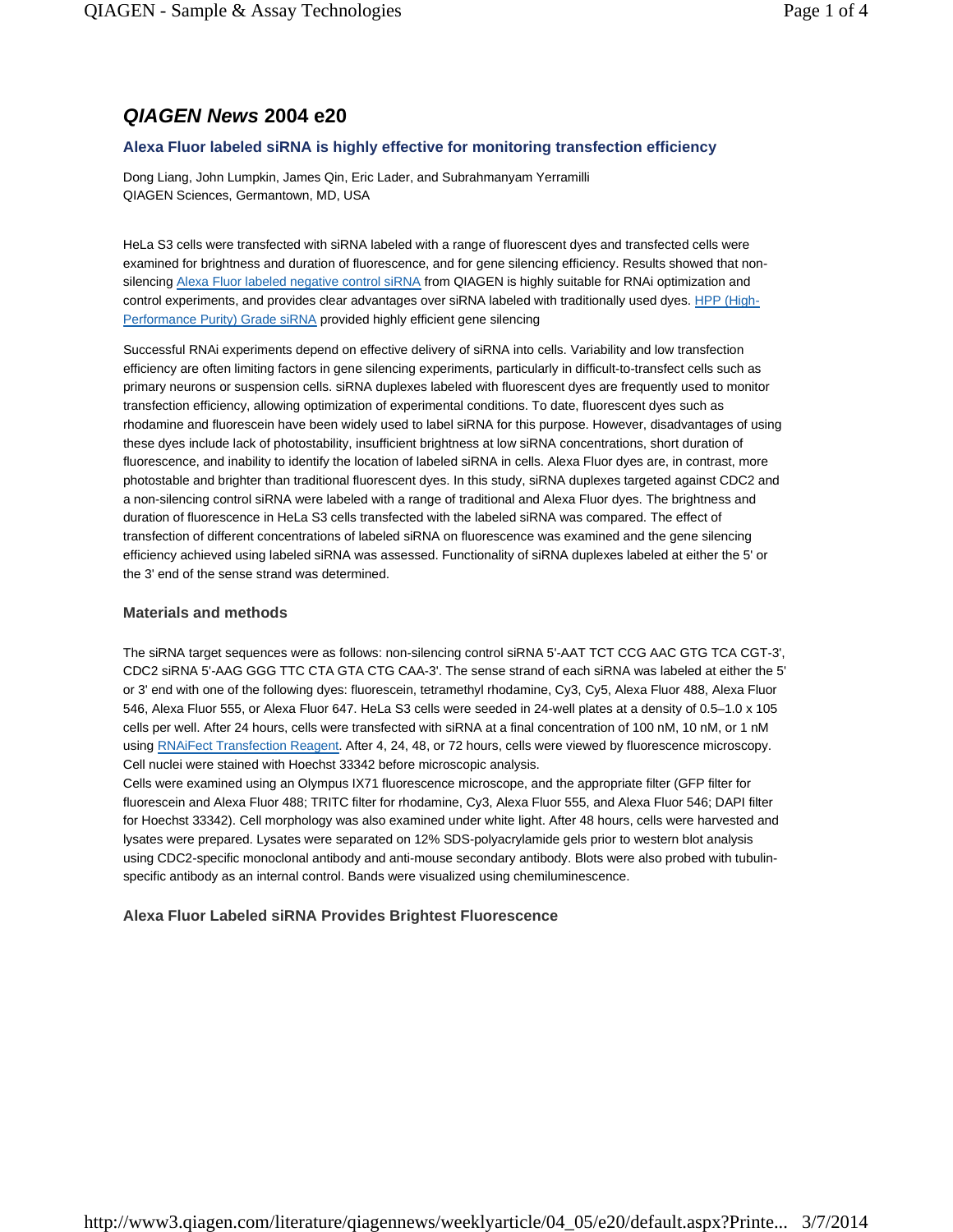

Fluorescence microscopy of HeLa S3 cells 24 hours after transfection with 100 nM non-silencing siRNA labeled at the 3' end of the sense strand with different fluorescent dyes.



**Long Duration of Alexa Fluor Label Fluorescene in Transfected Cells** 

Fluorescence microscopy of HeLa S3 cells 4, 24, 48, and 72 hours after transfection with 1 nM non-silencing siRNA labeled at the 3' end of the sense strand with Alexa Fluor 546.

#### **Results**

The brightness and duration of the fluorescence of cells 24 hours after transfection with non-silencing siRNA labeled with fluorescein, rhodamine, Cy3, Alexa Fluor 488, Alexa Fluor 546, and Alexa Fluor 555 was observed by fluorescence microscopy. These results showed that Alexa Fluor 546 provided the brightest fluorescence. The fluorescence observed from Alexa Fluor 555, Alexa Fluor 488, and Cy3 was significantly brighter than that of fluorescein and rhodamine (see figure "Alexa Fluor Labeled siRNA Provides Brightest Fluorescence"). Comparison of fluorescence levels of cells 48 hours after transfection with siRNA duplexes labeled at either the 5' end or the 3' end of the sense strand indicated that the end labeled did not affect fluorescence (data not shown). Cell viability and morphology were not affected by transfection of labeled siRNA.

Fluorescence levels were examined 4 hours, 24 hours, 48 hours, and 72 hours after transfection. Alexa Fluor 546 fluorescence was still visible 72 hours after transfection (see figure "Long Duration of Alexa Fluor Label Fluorescene in Transfected Cells"). Further results indicated that Alexa Fluor 546 fluorescence is still detectable up to one week after transfection (data not shown). The results of the time course experiments clearly indicate the increased brightness and duration of fluorescence of Alexa Fluor dyes in comparison to Cy3, fluorescein, and rhodamine (see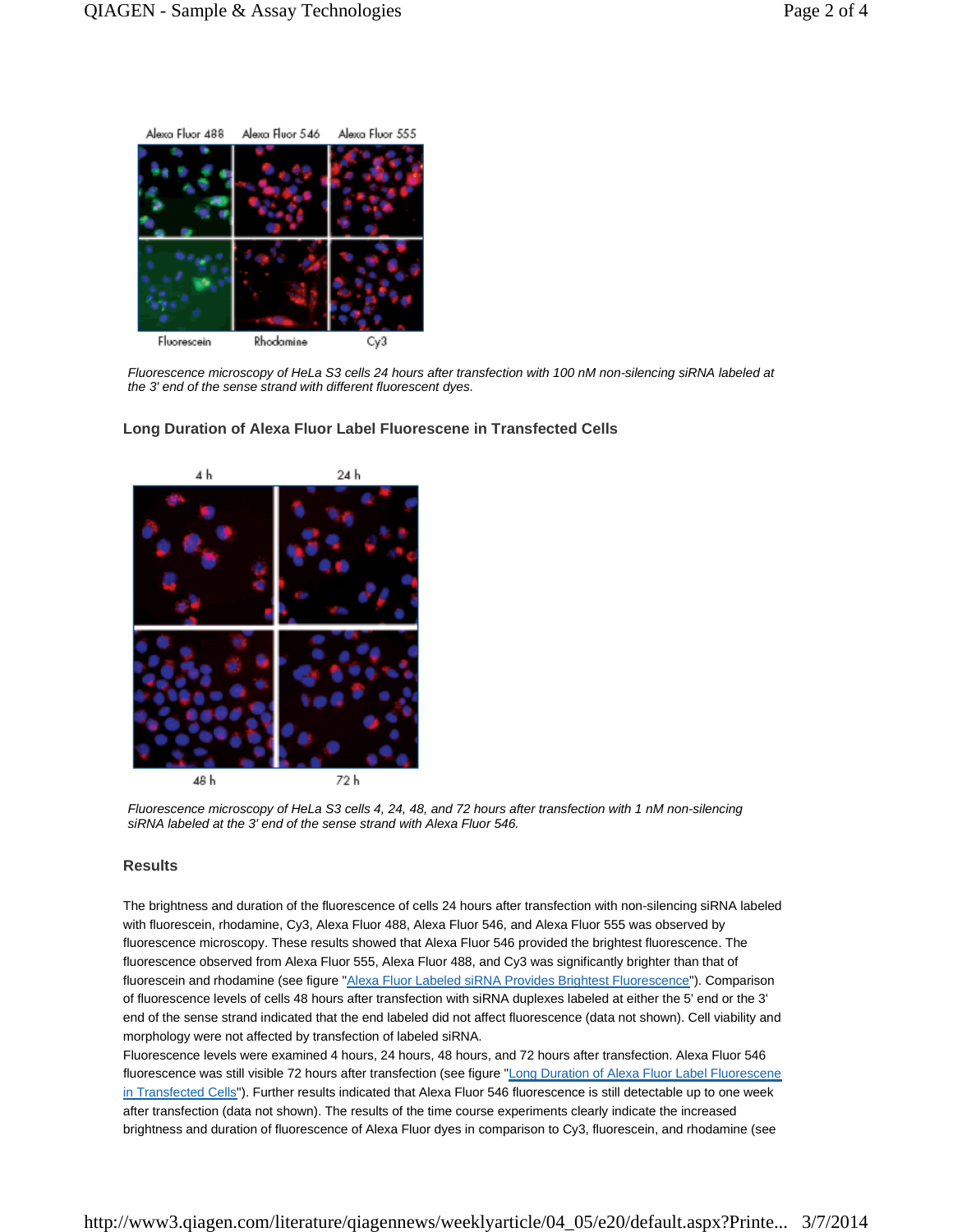table "Percentage Fluorescent Cells Observed after Transfection with siRNA Labeled with a Range of Dyes"). The increased brightness and longer duration of Alexa Fluor Fluorescene allows greater flexibility in RNAi experiments. Experiments were carried out to determine the lowest concentration of labeled siRNA duplexes that provides sufficient cell fluorescence. Labeled siRNA duplexes were transfected at final concentrations of 1 nM, 10 nM, and 100 nM (see table "Percentage Fluorescent Cells Observed after Transfection with siRNA Labeled with a Range of Dyes"). For Alexa Fluor 546 and Alexa Fluor 555 labeled siRNA, fluorescence was visible after 72 hours even when transfected siRNA concentration was as low as 1 nM (see table "Percentage Fluorescent Cells Observed after Transfection with siRNA Labeled with a Range of Dyes" and figure "Long Duration of Alexa Fluor Label Fluorescene in Transfected Cells"). For Alexa Fluor 488 and Cy3 labels, 10 nM siRNA was necessary for visible fluorescence after 72 and 48 hours respectively. Labeled-siRNA concentrations of 100 nM were needed to see fluorescein or rhodamine fluorescence.

The sense strand of the siRNA was labeled in these experiments as this strand is thought not to participate in gene silencing. siRNA duplexes targeted against CDC2 mRNA were labeled on either the 5' end or the 3' end to check whether the end labeled affects siRNA functionality. Western blot analysis was carried out to monitor the gene silencing effect on CDC2. The results show that labeling siRNA at either the 5' or the 3' end does not influence the gene silencing effect (see figure "Labeled siRNA Provides Highly Efficient Gene Silencing"). The results were confirmed by quantitative real-time RT-PCR (data not shown).

## **Percentage Fluorescent Cells Observed after Transfection with siRNA Labeled with a Range of Dyes**

| Dye                     | 4 h post-<br>transfection | 24 h post-<br>transfection | 48 h post-<br>transfection | 72 h post-<br>transfection |
|-------------------------|---------------------------|----------------------------|----------------------------|----------------------------|
| Alexa Fluor 546, 100 nM | 100%                      | 100%                       | 100%                       | 100%                       |
| Alexa Fluor 546, 10 nM  | 100%                      | 100%                       | 100%                       | 100%                       |
| Alexa Fluor 546, 1 nM   | 100%                      | 100%                       | 100%                       | 100%                       |
| Alexa Fluor 488, 100 nM | 100%                      | 100%                       | 100%                       | 100%                       |
| Alexa Fluor 488, 10 nM  | 100%                      | 100%                       | 100%                       | $50 - 60%$                 |
| Alexa Fluor 555, 100 nM | 100%                      | 100%                       | 100%                       | 100%                       |
| Alexa Fluor 555, 10 nM  | 100%                      | 100%                       | 100%                       | 100%                       |
| Alexa Fluor 555, 1 nM   | 100%                      | 100%                       | 100%                       | 100%                       |
| Cy3, 100 nM             | 100%                      | 100%                       | 100%                       | 50%                        |
| Cy3, 10 nM              | 100%                      | 100%                       | 100%                       | $0\%$                      |
| Fluorescein, 100 nM     | 10%                       | 5%                         | 1%                         | $0\%$                      |
| Rhodamine, 100 nM       | 60-70%                    | 60-70%                     | $40 - 50%$                 | 0%                         |

### **Conclusions**

- Cells transfected with Alexa Fluor labeled siRNA showed brighter fluorescence than those transfected with siRNA labeled with traditionally used dyes.
- Alexa Fluor fluorescence has a long duration in cells, allowing transfection to be easily monitored after 72 hours.
- Fluorescence from Alexa Fluor labeled siRNA is visible after transfection of siRNA concentrations as low as 1 nM.
- **F** Fluorescent dye-labeled siRNA duplexes targeted against CDC2 provided highly efficient gene silencing. Gene knockdown levels were not influenced by whether the sense strand was labeled on the 5' or the 3' end.
- Alexa Fluor labeled siRNA is highly suitable for use in transfection optimization experiments. Low concentrations of Alexa Fluor labeled siRNA can also be used to spike siRNA used in transfection, allowing